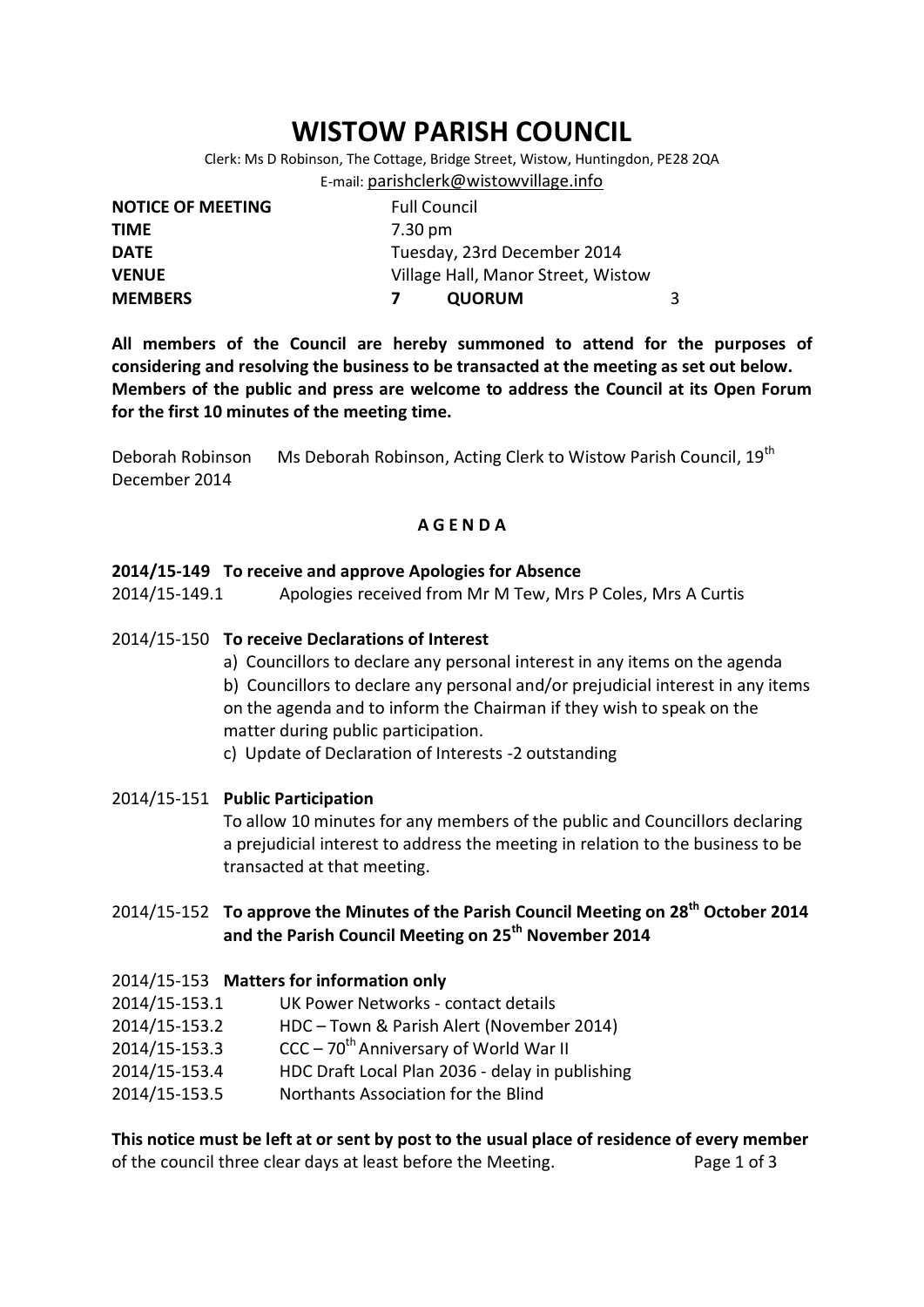- 2014/15-153.6 Cambridgeshire ACRE News Digest December 2014
- 2014/15-153.7 Health Walks & Right Start Information
- 2014/15-153.8 Changes to Stagecoach services Route 30
- 2014/15-153.9 Luminus Christmas Card/Calendar
- 2014/15-153.10 NHS Blood and Transplant Recruitment Leaflets
- 2014/15-153.11 Barcham Tree Specialist Calendar
- 2014/15-153.12 CAPALC E-Bulletin November 2014
- 2014/15-153.13 Community Orchard Survey
- 2014/15-153.14 CCC Winter Health Pack

# **2014/15-154 Policing Matters**

- 2014/15-154.1 Speedwatch Update
- 2014/15-154.2 E-Cop updates (various)
- 2014/15-154.3 Chief Inspector L Hunt update for week 49

# 2014/15-155 **To receive reports from County and District – Mr P Bucknell and Mrs A Curtis**

# 2014/15-156 **Finance**

- a) to approve the Financial Statement and Cashflow for 2014/15 December
- b) to approve payment of outstanding amounts

| HDC - Annual Rental (land at Oaklands Ave) | £100.00 |
|--------------------------------------------|---------|
| CPALC – New Clerk training                 | £200.00 |
| Shane Elmore                               | £270.00 |

# 2014/15-157 **Correspondence**

- 2014/15-157.1 Swarco Traffic Ltd requesting update on MVAS
- 2014/15-157.2 HDC Acknowledgement of Precept (2015-16)
- 2014/15-157.3 HDC quotation for printing The Warbler
- 2014/15-157.4 SLCC Clerk support/training 2015
- 2104/15-157-5 Williams Grounds Maintenance

# 2014/15-158 **To consider any Planning Applications received**

2014/15-158.1 None

# 2014/15-159 **Highways Report/Traffic Matters**

- 2014/15-159.1 MVAS purchase update on outstanding matters
- 2014/15-159.2 Any other traffic/road matters

# 2014/15-160 **Maintenance Issues**

- 2014/15-160.1 Grass Cutting for 2015 season (error on RJ Warren Ltd quote)
- 2014/15-160.2 Playground any outstanding matters
- 2014/15-160.3 Playground rota/risk assessment forms October (Mr Carter)

# **This notice must be left at or sent by post to the usual place of residence of every member of the council three clear days at least before the Meeting.** Page 2 of 3